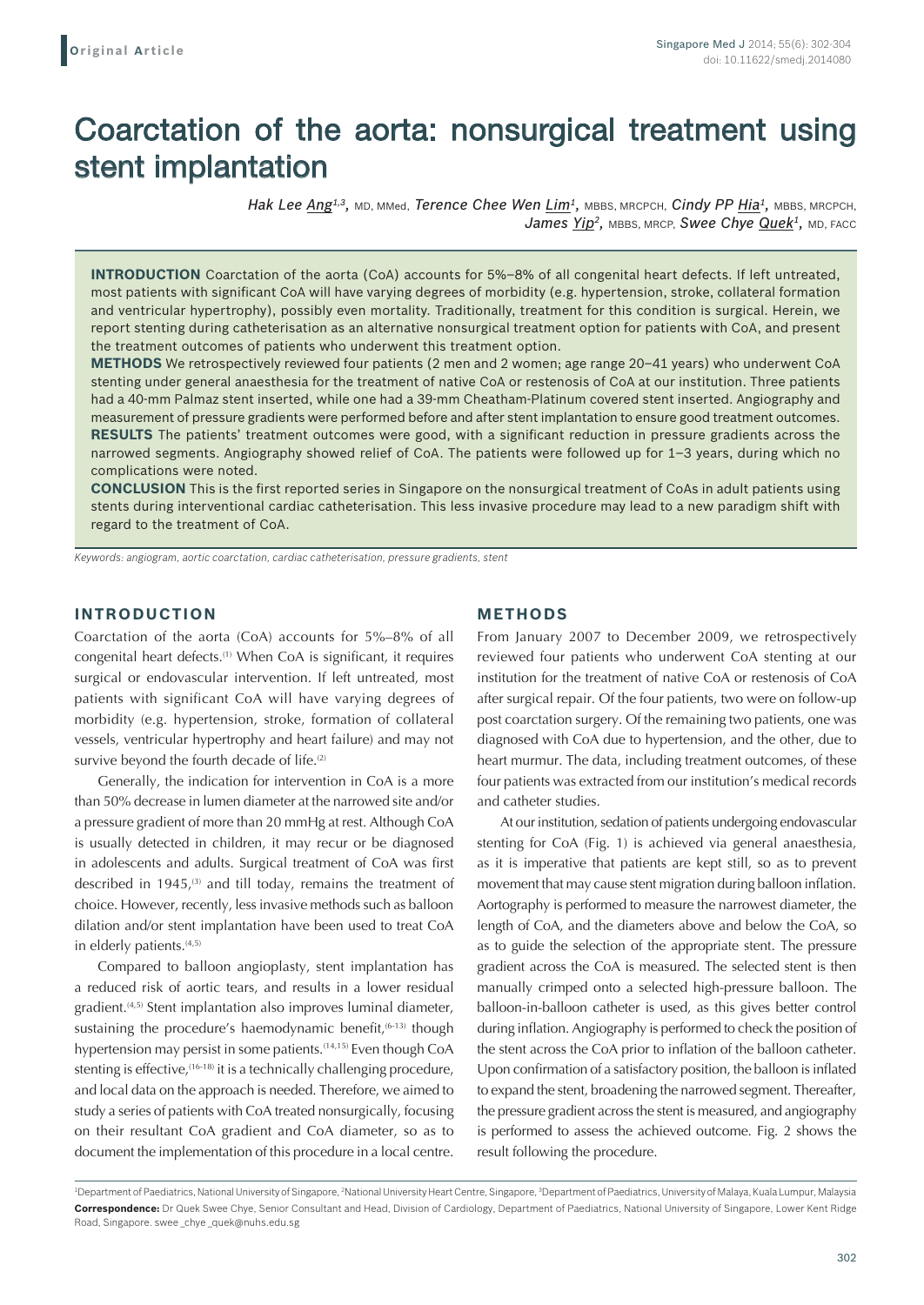

**Fig. 1** Aortograms show the method for stenting. (a) Discrete coarctation of the aorta (CoA). (b) The stent is crimped onto the inflating balloon catheter and delivered to the narrowed site. (c & d) The balloon catheter is inflated at the narrowed segment to abolish CoA.



**Fig. 2** Repeat angiogram and pressure measurement performed after stent implantation shows an increase in the diameter of the aorta till the desired size is achieved, via stent implantation.

# **RESULTS**

The demographics of the four patients are presented in Table I. CoA is strongly associated with bicuspid aortic valve; in our study cohort of four patients, three had concomitant bicuspid aortic valve. A stent was implanted in each patient. Three patients had a 40-mm Palmaz (Cordis Corporation, Johnson & Johnson, Miami, FL, USA) stent implanted, while one had a 39-mm Cheatham-Platinum (NuMED Inc, New York, USA) covered stent implanted. One patient required re-dilation of the stent one year later to achieve a more optimal result at the narrowed site.

The treatment outcomes were good, with significant reduction in pressure gradient across the narrowed segments. After the procedure, two patients had no significant pressure gradient (i.e. < 5 mmHg) across the stent. One patient with a post-stenting pressure gradient of 14 mmHg underwent further re-dilation of the stent a year later with good results. At the time of writing, the patient

#### **Table I. Summary of patient demographics.**

| <b>Measurement</b>                 | Result        |
|------------------------------------|---------------|
| No. of patients                    | 4             |
| Median age (range) (yrs)           | $29.3(20-41)$ |
| Male to female ratio               | 2:2           |
| Ratio of native CoA to restenosis* | 2:2           |

\*Postsurgical repair. CoA: coarctation of the aorta

**Table II. Pre‑ and post‑stenting coarctation of the aorta (CoA) gradients and diameters.**

| <b>Patient</b> | CoA gradient (mmHg) |                                                       | CoA diameter (mm) |    |
|----------------|---------------------|-------------------------------------------------------|-------------------|----|
|                |                     | Pre-stenting Post-stenting Pre-stenting Post-stenting |                   |    |
|                | 14                  |                                                       |                   | 24 |
|                | 34                  |                                                       |                   | 12 |
| 3              | 15                  | 11                                                    | 10                | 22 |
| $4^*$          | 24                  | 14                                                    | 9                 | 14 |
| <b>Mean</b>    | 22                  |                                                       | 8                 | 18 |

\*Patient 4 underwent re-dilation of the stent

with a post-stenting pressure gradient of 11 mmHg was in the midst of being followed up on, and may need re-dilation of the stent in the near future (Table II). Angiography revealed relief of CoA in all patients. For all the patients in our study cohort, the post-stenting diameter was significantly increased compared to the pre-stenting diameter (Table II). There was no significant complication either during or immediately after the procedure, except for Patient 1, who developed right common femoral artery thrombosis. However, Patient 1 recovered well after thrombectomy. The patients in our cohort were followed up for 1–3 years, with no complications noted. None of the patients required antihypertensive treatment before or after endovascular stenting.

### **DISCUSSION**

The treatment outcomes of the nonsurgical treatment for CoA were good in our study cohort. There were no major complications noted during the short- to mid-term follow-ups. To the best of our knowledge, this is the first report of nonsurgical, transcatheter stent implantation in adult patients in Singapore for the treatment of CoA. In our literature search, similar encouraging results have been reported in other countries – Harrison et al $(4)$  found that the mean peak pressure gradient of  $46 \pm 20$  mmHg at baseline was reduced to a mean gradient of  $4 \pm 6$  (range 0–26) mmHg at follow-up 1–3 years later. In Hamdan et al's study, $(5)$  the peak systolic pressure gradient measured at catheterisation decreased from  $32 \pm 12$  mmHg to  $4 \pm 11$  mmHg, while the echocardiographic Doppler gradient decreased from  $51 \pm 26$  mmHg to  $13 \pm 11$  mmHg at follow-up. Other similar reports showed significant improvement in the pressure gradients<sup>(19-21)</sup> and CoA diameters<sup>(14,19,22)</sup> before and after stent implantation.

The patient in our study cohort who needed re-dilation had severe CoA, with a pressure gradient of 24 mmHg. Re-dilation has also been reported in other series.<sup>(4,5,22,23)</sup> A higher initial pressure gradient is indicative of a more severe CoA, which may be predictive of a future requirement for re-dilation. It is also